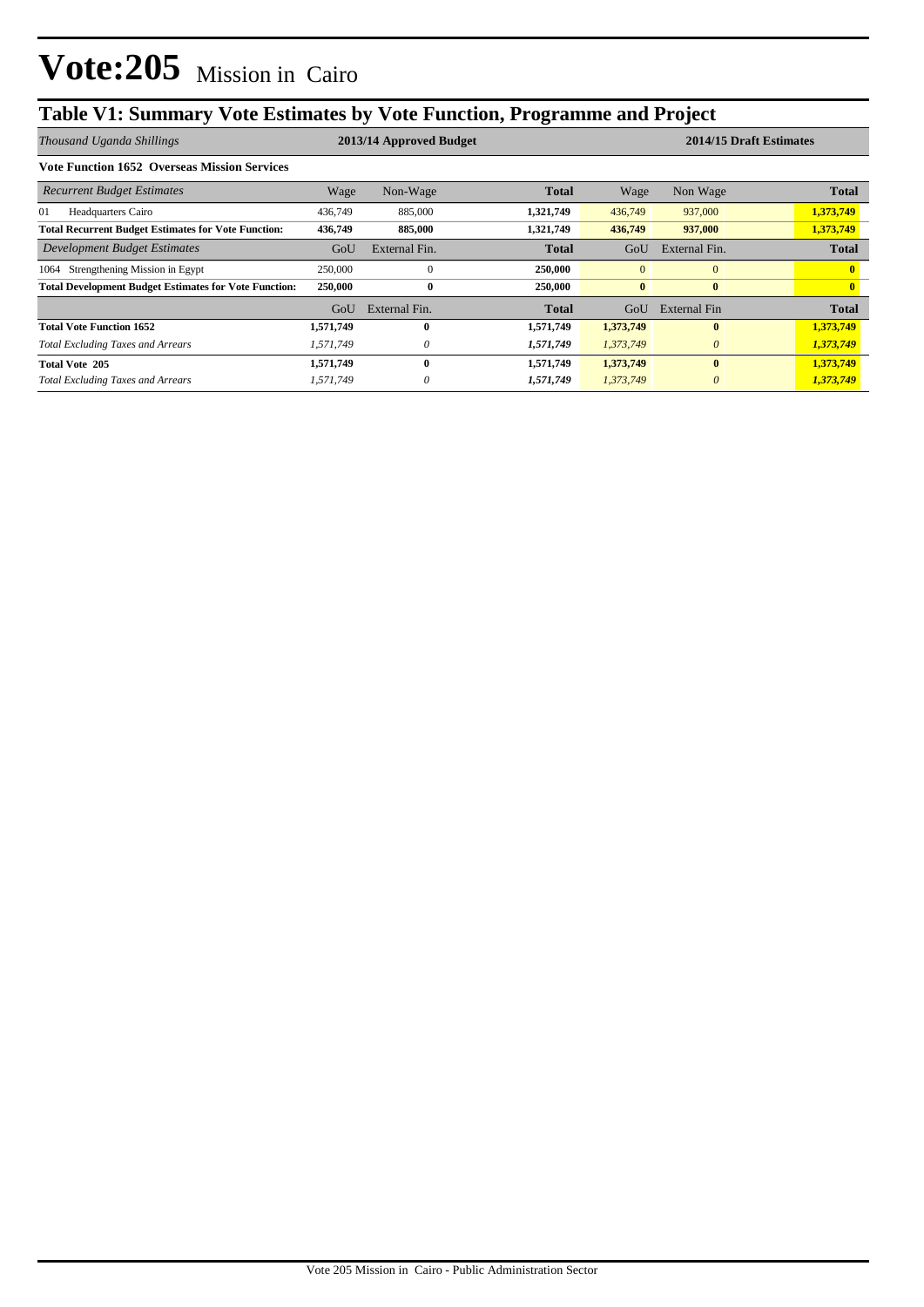## **Vote:205** Mission in Cairo

### **Table V2: Summary Vote Estimates by Item**

| Thousand Uganda Shillings                               |              | 2013/14 Approved Budget |              | 2014/15 Draft Estimates |                       |                       |  |
|---------------------------------------------------------|--------------|-------------------------|--------------|-------------------------|-----------------------|-----------------------|--|
|                                                         | GoU          | External Fin.           | <b>Total</b> |                         | GoU External Fin.     | <b>Total</b>          |  |
| <b>Employees, Goods and Services (Outputs Provided)</b> | 1,321,749    | 0                       | 1,321,749    | 1,373,749               | $\boldsymbol{\theta}$ | 1,373,749             |  |
| 211103 Allowances                                       | 335,000      | 0                       | 335,000      | 387,000                 | $\mathbf{0}$          | 387,000               |  |
| 211105 Missions staff salaries                          | 436,749      | 0                       | 436,749      | 436,749                 | $\mathbf{0}$          | 436,749               |  |
| 212101 Social Security Contributions                    | 18,000       | $\mathbf{0}$            | 18,000       | $\mathbf{0}$            | $\mathbf{0}$          | $\mathbf{0}$          |  |
| 212201 Social Security Contributions                    | $\Omega$     | $\Omega$                | $\bf{0}$     | 18,000                  | $\overline{0}$        | 18,000                |  |
| 213001 Medical expenses (To employees)                  | 52,000       | 0                       | 52,000       | 52,000                  | $\mathbf{0}$          | 52,000                |  |
| 221001 Advertising and Public Relations                 | 6,000        | $\Omega$                | 6,000        | 6,000                   | $\Omega$              | 6,000                 |  |
| 221002 Workshops and Seminars                           | 7,500        | $\Omega$                | 7,500        | 7,500                   | $\overline{0}$        | 7,500                 |  |
| 221003 Staff Training                                   | 4,200        | $\Omega$                | 4,200        | 4,200                   | $\Omega$              | 4,200                 |  |
| 221009 Welfare and Entertainment                        | 29,000       | $\Omega$                | 29,000       | 29,000                  | $\Omega$              | 29,000                |  |
| 221011 Printing, Stationery, Photocopying and Binding   | 15,000       | $\Omega$                | 15,000       | 15,000                  | $\overline{0}$        | 15,000                |  |
| 222001 Telecommunications                               | 34,500       | $\Omega$                | 34,500       | 34,500                  | $\Omega$              | 34,500                |  |
| 222002 Postage and Courier                              | 11,000       | 0                       | 11,000       | 11,000                  | $\overline{0}$        | 11,000                |  |
| 223001 Property Expenses                                | $\mathbf{0}$ | 0                       | $\bf{0}$     | 20,000                  | $\overline{0}$        | 20,000                |  |
| 223003 Rent – (Produced Assets) to private entities     | 134,600      | 0                       | 134,600      | 134,600                 | $\Omega$              | 134,600               |  |
| 223004 Guard and Security services                      | 7,500        | $\Omega$                | 7,500        | 7,500                   | $\mathbf{0}$          | 7,500                 |  |
| 223005 Electricity                                      | 20,000       | 0                       | 20,000       | 20,000                  | $\mathbf{0}$          | 20,000                |  |
| 223006 Water                                            | 6,300        | $\Omega$                | 6,300        | 6,300                   | $\Omega$              | 6,300                 |  |
| 224002 General Supply of Goods and Services             | 20,000       | 0                       | 20,000       | $\overline{0}$          | $\overline{0}$        | $\mathbf{0}$          |  |
| 226001 Insurances                                       | 9,400        | 0                       | 9,400        | 9,400                   | $\Omega$              | 9,400                 |  |
| 227001 Travel inland                                    | 68,000       | $\Omega$                | 68,000       | 68,000                  | $\Omega$              | 68,000                |  |
| 227002 Travel abroad                                    | 34,000       | $\Omega$                | 34,000       | 34,000                  | $\mathbf{0}$          | 34,000                |  |
| 227003 Carriage, Haulage, Freight and transport hire    | 34,500       | 0                       | 34,500       | 34,500                  | $\mathbf{0}$          | 34,500                |  |
| 227004 Fuel, Lubricants and Oils                        | 16,000       | 0                       | 16,000       | 16,000                  | $\overline{0}$        | 16,000                |  |
| 228002 Maintenance - Vehicles                           | 22,500       | $\boldsymbol{0}$        | 22,500       | 22,500                  | $\mathbf{0}$          | 22,500                |  |
| <b>Investment</b> (Capital Purchases)                   | 250,000      | $\boldsymbol{\theta}$   | 250,000      | $\boldsymbol{\theta}$   | $\boldsymbol{\theta}$ | $\boldsymbol{\theta}$ |  |
| 231001 Non Residential buildings (Depreciation)         | 250,000      | $\boldsymbol{0}$        | 250,000      | $\mathbf{0}$            | $\mathbf{0}$          | $\mathbf{0}$          |  |
| <b>Grand Total Vote 205</b>                             | 1,571,749    | $\bf{0}$                | 1,571,749    | 1,373,749               | $\bf{0}$              | 1,373,749             |  |
| <b>Total Excluding Taxes and Arrears</b>                | 1,571,749    | 0                       | 1,571,749    | 1,373,749               | $\theta$              | 1,373,749             |  |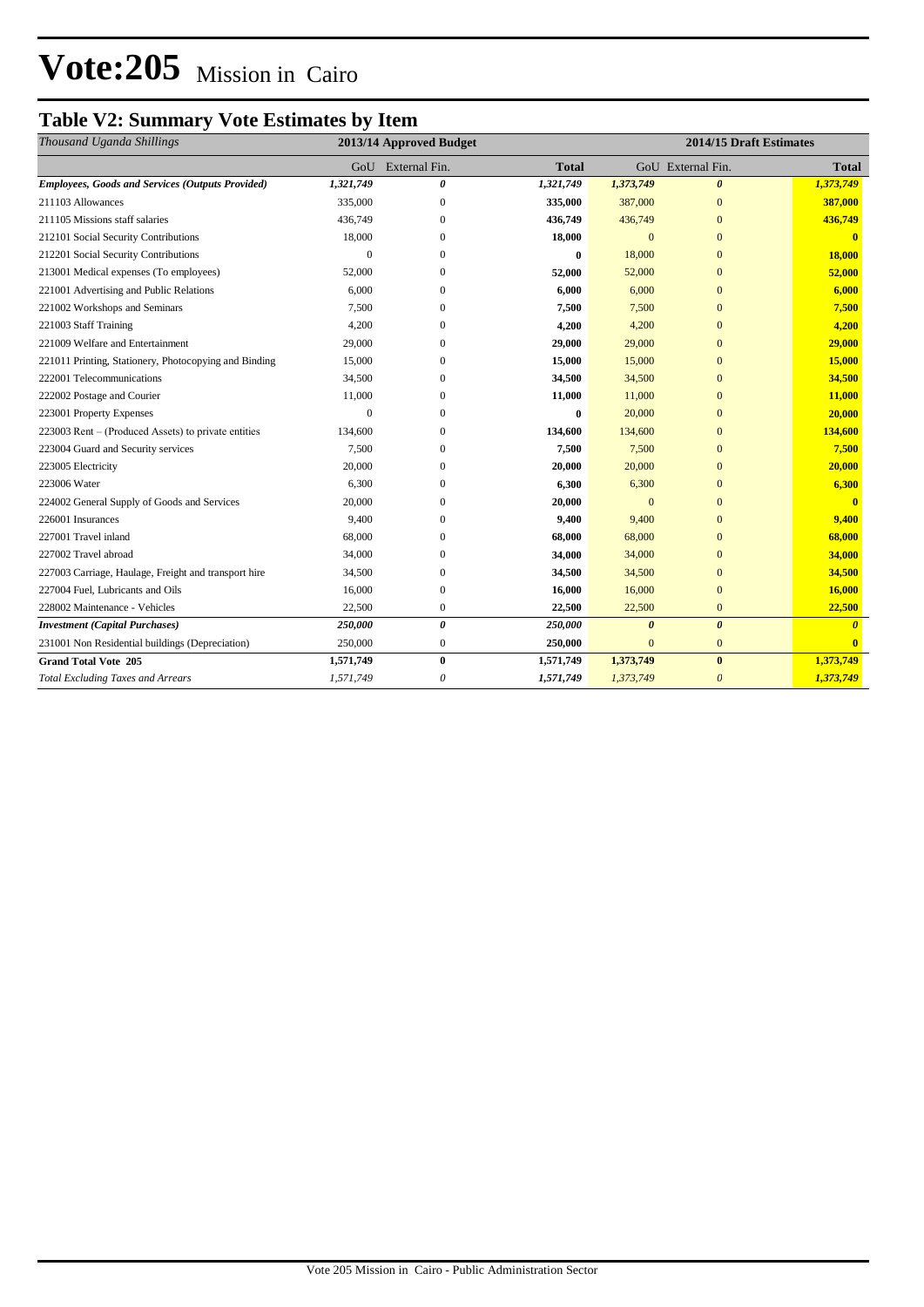## **Vote:205** Mission in Cairo

## **Table V3: Detailed Estimates by Vote Function, Cost Centre, Output and Item**

### *Vote Function 1652 Overseas Mission Services*

#### *Recurrent Budget Estimates*

#### **Programme 01 Headquarters Cairo**

| Thousand Uganda Shillings                                            |                  | 2013/14 Approved Budget |               | 2014/15 Draft Estimates |                  |                         |
|----------------------------------------------------------------------|------------------|-------------------------|---------------|-------------------------|------------------|-------------------------|
| <b>Outputs Provided</b>                                              | Wage             | Non-Wage                | <b>Total</b>  | Wage                    | Non Wage         | <b>Total</b>            |
| <b>Output:165201 Cooperation frameworks</b>                          |                  |                         |               |                         |                  |                         |
| 211103 Allowances                                                    | $\boldsymbol{0}$ | 200,000                 | 200,000       | $\mathbf{0}$            | 252,000          | 252,000                 |
| 211105 Missions staff salaries                                       | 436,749          | $\mathbf{0}$            | 436,749       | 436,749                 | $\mathbf{0}$     | 436,749                 |
| 212101 Social Security Contributions                                 | $\boldsymbol{0}$ | 8,000                   | 8,000         | $\mathbf{0}$            | $\mathbf{0}$     | $\overline{\mathbf{0}}$ |
| 212201 Social Security Contributions                                 | $\boldsymbol{0}$ | $\mathbf{0}$            | $\bf{0}$      | $\mathbf{0}$            | 8,000            | 8,000                   |
| 213001 Medical expenses (To employees)                               | $\boldsymbol{0}$ | 25,000                  | <b>25,000</b> | $\mathbf{0}$            | 25,000           | 25,000                  |
| 221003 Staff Training                                                | $\boldsymbol{0}$ | 2,000                   | 2,000         | $\mathbf{0}$            | 2,000            | 2,000                   |
| 221011 Printing, Stationery, Photocopying and                        | $\boldsymbol{0}$ | 5,000                   | 5,000         | $\mathbf{0}$            | 5,000            | 5,000                   |
| 222001 Telecommunications                                            | $\boldsymbol{0}$ | 20,000                  | 20,000        | $\mathbf{0}$            | 20,000           | 20,000                  |
| 223003 Rent – (Produced Assets) to private enti                      | $\boldsymbol{0}$ | 87,000                  | 87,000        | $\mathbf{0}$            | 87,000           | 87,000                  |
| 227001 Travel inland                                                 | $\boldsymbol{0}$ | 68,000                  | 68,000        | $\mathbf{0}$            | 68,000           | 68,000                  |
| 227002 Travel abroad                                                 | $\boldsymbol{0}$ | 34,000                  | 34,000        | $\mathbf{0}$            | 34,000           | 34,000                  |
| 227003 Carriage, Haulage, Freight and transpor                       | $\boldsymbol{0}$ | 34,500                  | 34,500        | $\mathbf{0}$            | 34,500           | 34,500                  |
| 228002 Maintenance - Vehicles                                        | $\boldsymbol{0}$ | 22,500                  | 22,500        | $\mathbf{0}$            | 22,500           | 22,500                  |
| Total Cost of Output 165201:                                         | 436,749          | 506,000                 | 942,749       | 436,749                 | 558,000          | 994,749                 |
| Output:165202 Consulars services                                     |                  |                         |               |                         |                  |                         |
| 211103 Allowances                                                    | $\boldsymbol{0}$ | 65,000                  | 65,000        | $\mathbf{0}$            | 65,000           | 65,000                  |
| 212101 Social Security Contributions                                 | $\boldsymbol{0}$ | 10,000                  | 10,000        | $\mathbf{0}$            | $\boldsymbol{0}$ | $\overline{\mathbf{0}}$ |
| 212201 Social Security Contributions                                 | $\boldsymbol{0}$ | $\mathbf{0}$            | $\bf{0}$      | $\mathbf{0}$            | 10,000           | 10,000                  |
| 213001 Medical expenses (To employees)                               | $\boldsymbol{0}$ | 27,000                  | 27,000        | $\mathbf{0}$            | 27,000           | 27,000                  |
| 221001 Advertising and Public Relations                              | $\boldsymbol{0}$ | 2,500                   | 2,500         | $\mathbf{0}$            | 2,500            | 2,500                   |
| 221002 Workshops and Seminars                                        | $\boldsymbol{0}$ | 7,500                   | 7,500         | $\mathbf{0}$            | 7,500            | 7,500                   |
| 221003 Staff Training                                                | $\boldsymbol{0}$ | 2,200                   | 2,200         | $\mathbf{0}$            | 2,200            | 2,200                   |
| 221009 Welfare and Entertainment                                     | $\boldsymbol{0}$ | 29,000                  | 29,000        | $\mathbf{0}$            | 29,000           | 29,000                  |
| 221011 Printing, Stationery, Photocopying and                        | $\boldsymbol{0}$ | 10,000                  | 10,000        | $\mathbf{0}$            | 10,000           | 10,000                  |
| 222001 Telecommunications                                            | $\boldsymbol{0}$ | 14,500                  | 14,500        | $\mathbf{0}$            | 14,500           | 14,500                  |
| 222002 Postage and Courier                                           | $\boldsymbol{0}$ | 11,000                  | 11,000        | $\mathbf{0}$            | 11,000           | 11,000                  |
| 223001 Property Expenses                                             | $\boldsymbol{0}$ | $\mathbf{0}$            | $\bf{0}$      | $\mathbf{0}$            | 20,000           | 20,000                  |
| 223003 Rent – (Produced Assets) to private enti                      | $\boldsymbol{0}$ | 27,600                  | 27,600        | $\mathbf{0}$            | 27,600           | 27,600                  |
| 223004 Guard and Security services                                   | $\boldsymbol{0}$ | 7,500                   | 7,500         | $\mathbf{0}$            | 7,500            | 7,500                   |
| 223005 Electricity                                                   | $\boldsymbol{0}$ | 20,000                  | 20,000        | $\mathbf{0}$            | 20,000           | 20,000                  |
| 223006 Water                                                         | $\boldsymbol{0}$ | 6,300                   | 6,300         | $\mathbf{0}$            | 6,300            | 6,300                   |
| 224002 General Supply of Goods and Services                          | $\boldsymbol{0}$ | 20,000                  | 20,000        | $\mathbf{0}$            | $\mathbf{0}$     | $\bf{0}$                |
| 226001 Insurances                                                    | $\boldsymbol{0}$ | 9,400                   | 9,400         | $\mathbf{0}$            | 9,400            | 9,400                   |
| 227004 Fuel, Lubricants and Oils                                     | $\mathbf{0}$     | 16,000                  | 16,000        | $\mathbf{0}$            | 16,000           | 16,000                  |
| Total Cost of Output 165202:                                         | 0                | 285,500                 | 285,500       | $\boldsymbol{\theta}$   | 285,500          | 285,500                 |
| Output:165204 Promotion of trade, tourism, education, and investment |                  |                         |               |                         |                  |                         |
| 211103 Allowances                                                    | $\boldsymbol{0}$ | 70,000                  | 70,000        | $\mathbf{0}$            | 70,000           | 70,000                  |
| 221001 Advertising and Public Relations                              | $\boldsymbol{0}$ | 3,500                   | 3,500         | $\mathbf{0}$            | 3,500            | 3,500                   |
| 223003 Rent - (Produced Assets) to private enti                      | $\boldsymbol{0}$ | 20,000                  | 20,000        | $\mathbf{0}$            | 20,000           | 20,000                  |
| Total Cost of Output 165204:                                         | 0                | 93,500                  | 93,500        | $\boldsymbol{\theta}$   | 93,500           | 93,500                  |
| <b>Total Cost of Outputs Provided</b>                                | 436,749          | 885,000                 | 1,321,749     | 436,749                 | 937,000          | 1,373,749               |
| <b>Total Programme 01</b>                                            | 436,749          | 885,000                 | 1,321,749     | 436,749                 | 937,000          | 1,373,749               |
| <b>Total Excluding Arrears</b>                                       | 436,749          | 885,000                 | 1,321,749     | 436,749                 | 937,000          | 1,373,749               |

#### *Development Budget Estimates*

#### **Project 1064 Strengthening Mission in Egypt** *Thousand Uganda Shillings* **2013/14 Approved Budget 2014/15 Draft Estimates Capital Purchases** GoU External Fin. **Total** GoU External Fin. **Total** *Output:165272 Government Buildings and Administrative Infrastructure* 231001 Non Residential buildings (Depreciatio 250,000 0 **250,000** 0 0 **0** *Total Cost of Output 165272: 250,000 0 250,000 0 0 0* **Total Cost of Capital Purchases 250,000 0 250,000 0 0 0**